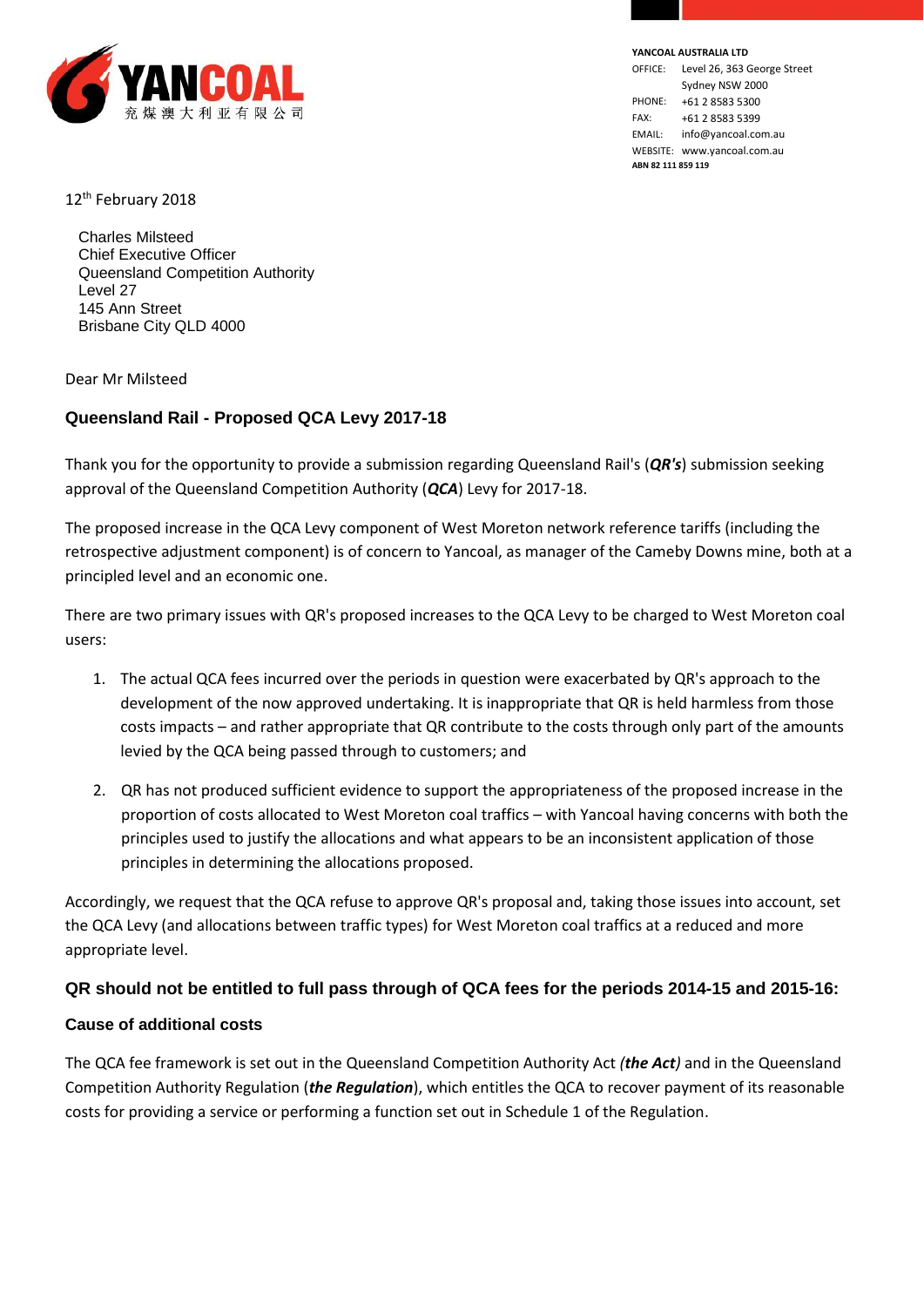While Yancoal does not have visibility of the fees collected by QR from all its customers, Yancoal does not doubt that the fees paid by QR to the QCA are more than the QCA Levy amounts that QR has received from its customers.

However, Yancoal considers that the excessive increases in costs incurred by the QCA for the periods 2010-11 to 2016-17 from those initially estimated by the QCA was not caused by poor estimated by the QCA. Rather it was principally caused by QR's approach to the development of the current undertaking.

During the drafting process, QR withdrew numerous draft access undertakings, and strategically changed its position on material issues (both from the previous undertaking and during the undertaking process itself).

Upon receipt of each draft, or each amended draft, the QCA took steps to progress review of the submission. On each of these occasions, the QCA incurred costs, much of which had to duplicated (or at least updated) again later in the QCA's consideration process. It is that additional work which is presumably reflected in the material discrepancy between the reasonable estimate of fees provided by the QCA for the periods 2014-15 and 2015-16 and the fees actually incurred.

# **QCA is not compelled (and should not provide) a pass through of all fees levied**

Yancoal, as a user, is not able to control or mitigate the costs incurred by the QCA in a regulatory process. Rather, users (as the entities which pay the QCA Levy) are vulnerable to how QR determines to conduct itself in respect of the regulatory process, and can only respond in submissions.

Yancoal has no reason to doubt that the reasonable costs estimated by QCA for the periods 2014-15 and 2015-16 were probably a reasonable forecast for the reasonable costs that ought to have been incurred during those periods.

Importantly, given the cause of the additional costs described above, Yancoal considers that the legislative framework which allows the QCA to recover its reasonable costs incurred does not *require* that those costs be passed on to users in full.

The approved access undertaking does not include any provision which requires the QCA to approve a complete pass-through of these costs to users. Clause 3.7 only indicates that the QCA Levy is *'based on'* the fees levied by the QCA (which is not the same as equal to or to provide for complete recovery of) and that the fees are to be allocated 'in a manner approved by the QCA' (which suggests clear discretion on the QCA's part).

The QCA Fee Framework 2016-17 provides that 'all fees charged in respect of general regulatory services or functions *will be eligible* for pass-through to customers, via a QCA Levy, wherever the QCA has responsibility for these pass-throughs', while recognising that 'approval of a QCA Levy is the subject of a separate approval process triggered by an application from the regulated entity concerned.'

That is, the Fee Framework simply reiterates that costs levied on QR by the QCA are *eligible* for pass-through to users and that the QCA is empowered to exercise its discretion in determining whether it is appropriate for the QCA Levy to reflect all, or part, of any such eligible fees.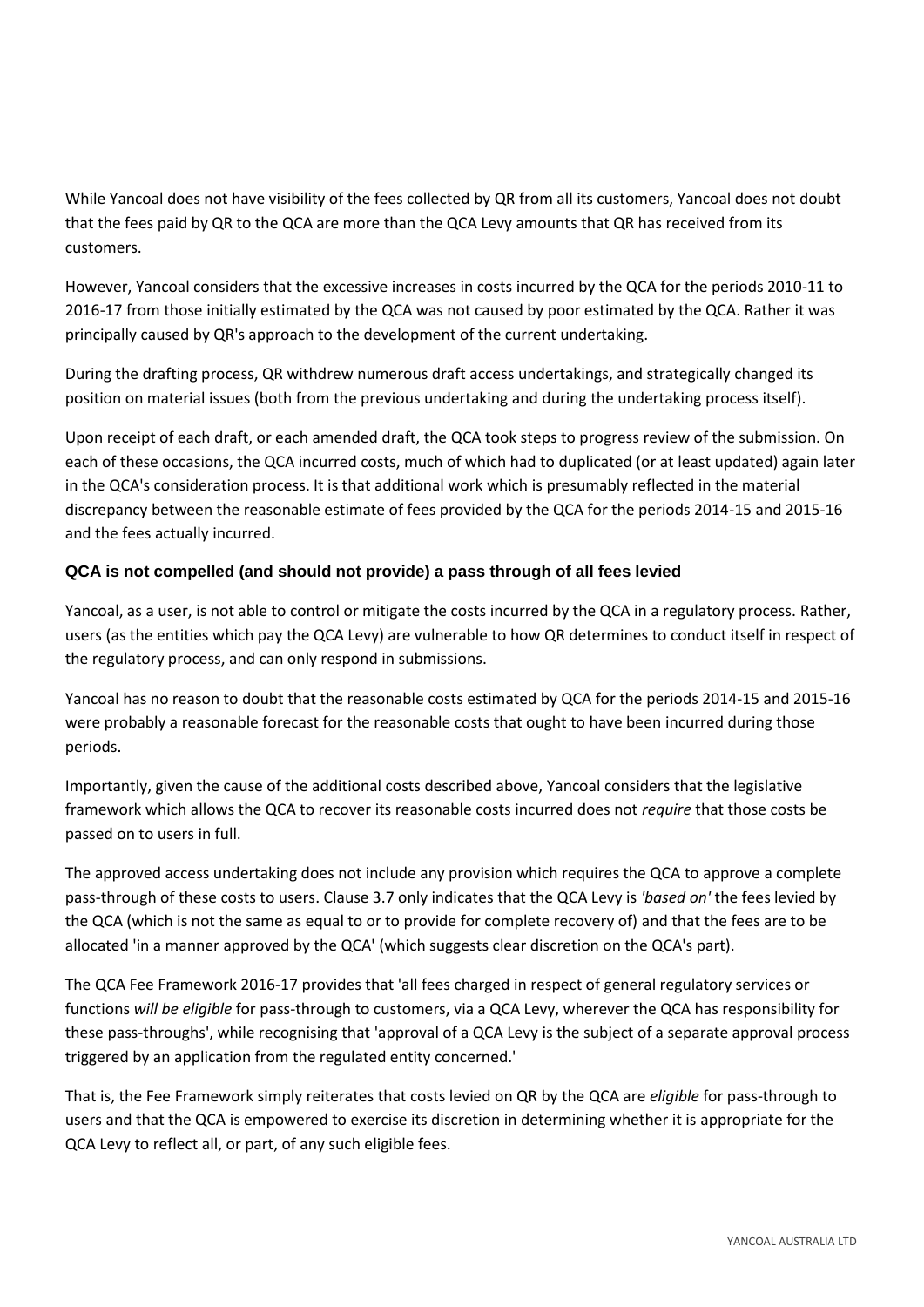The QCA's discretion is the sole means of protecting users from wayward conduct of a regulated entity in carrying out its regulatory processes, and it is appropriate to exercise that discretion in this context to not approve a full pass through to QR's customers.

# **Inappropriate weighting of fee allocation:**

#### **Western System coal tariffs**

QR has attempted to rationalise a near doubling of the fee allocation in 2013-14 (33.5%), being the proposed 63.8% in 2014-15 and 65.6% in 2015-16; and for the substantial increase in the periods 2016-17 (48.3%) and 2017-18 (45.7%), on the basis that consideration of the Western System coal tariffs was 'one of the most significant drivers of the costs underpinning the QCA Fee for the 2014-15 and 2015-16'.

That is not adequate substantiation for such excessive increases given that the QCA's prolonged consideration of the Western System coal tariffs was due to QR's approach on tariff issues, including:

- seeking Weighted Average Cost of Capital parameters which were largely inconsistent with the approach taken by the QCA and other economic regulators;
- altering its position on the payment of an adjustment amount late in the process; and
- seeking to alter aspects of the approach to tariffs which had formed part of the previous access undertaking decision.

Additionally, the costs incurred by the QCA in revising the Western System coal tariffs during the last undertaking process do not reflect the proportion of costs which are likely to be referrable to that matter in the future. The higher proportion of consideration afforded to that matter was a feature of this being QR's first independent access undertaking since the division from Aurizon Network, and the approach by QR described above.

Now that the QCA's deliberation of this matter has been finalised, consideration of the next undertaking will occur with existing knowledge of the QCA's views such that the future reasonable costs of the QCA attributable to coal, and the appropriate percentage recovery from West Moreton coal users, should reduce further than that proposed by QR.

### **Issues in the application of the 'beneficiary pays' principle**

QR's submission on the appropriate allocation between traffics is principally sought to be justified by the 'beneficiary pays' principle, yet proposes to exempt users who benefit from the undertaking on the basis that those users operate services (grain and general freight) and on networks (South West, West and Central West Networks).

These users nevertheless benefit from the existence of the undertaking and nearly all the non-reference tariff rights in it. Yancoal considers that it is not consistent with the 'beneficiary pays' principle that QR relies on that despite these substantial benefits, QR has proposed to exempt these users from the fee allocation.